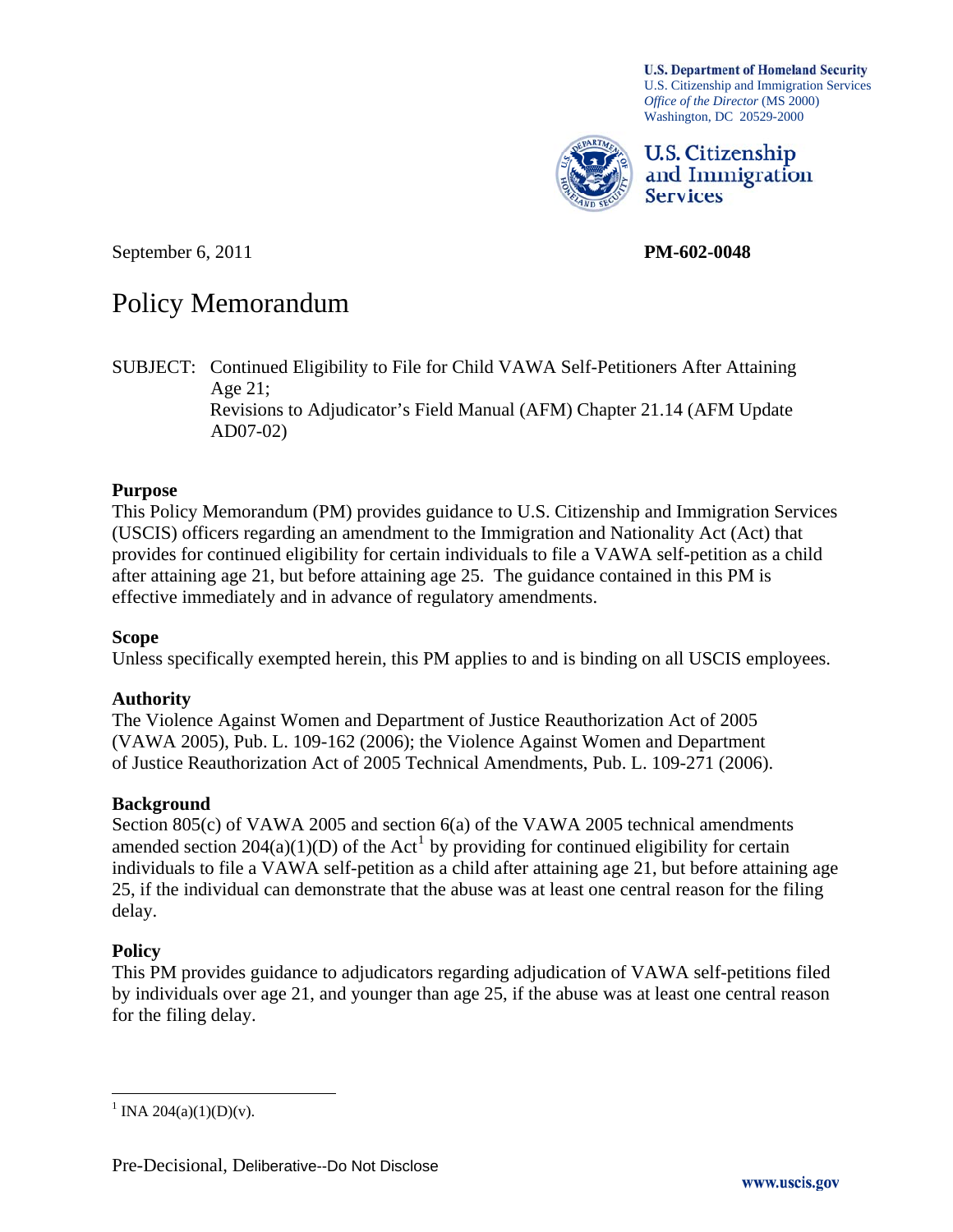## **Implementation**

Accordingly, the *AFM* is revised as follows:

 $\approx$  1. Add new paragraphs (a) and (c)(8) to *AFM* Chapter 21.14 entitled "Self-petitions by Abused Spouses and Children" to read:

## **Chapter 21: Family-based Petitions and Applications**

 **\* \* \*** 

## **21.14 Self-petitions by Abused Spouses and Children**

(a) Background. Title IV of the Violent Crime Control and Law Enforcement Act of 1994, Pub. L. 103-322 (Crime Act), enacted September 13, 1994, is the Violence Against Women Act of 1994 (VAWA). Section 40701 of VAWA amended section 204 of the Act, permitting certain abused spouses and children of U.S. citizens and lawful permanent residents to self-petition for immigrant classification. Although the title of this portion of the Crime Act reflected the fact that many abuse survivors were women, abused spouses and children of either sex can benefit from these provisions. The original VAWA was broadened by the Battered Immigrant Women Protection Act (BIWPA), enacted as Title V of Pub. L. 106-386, on Oct. 28, 2000. This self-petitioning provision was further broadened by Title VIII of Pub. L. 109-162, the Violence Against Women and Department of Justice Reauthorization Act of 2005 (VAWA 2005), which became effective Jan. 5, 2006.

\* \* \*

## (c) Adjudicative Issues.

\* \* \*

# (8) Late Petition Permitted for Eligible Sons and Daughters as Children.

(A) Background. Otherwise eligible sons and daughters of United States citizens and lawful permanent residents have found themselves precluded from filing a VAWA self-petition because they attained age 21 before the petition could be filed. The inability to file the self-petition before attaining age 21 may have been due to various reasons, including the nature of the abuse or the time period during which the abuse took place. Section 805(c) of VAWA 2005 amends section 204(a)(1)(D) of the Act by adding a new paragraph (v) which permits the late-filing of a VAWA self-petition in certain instances.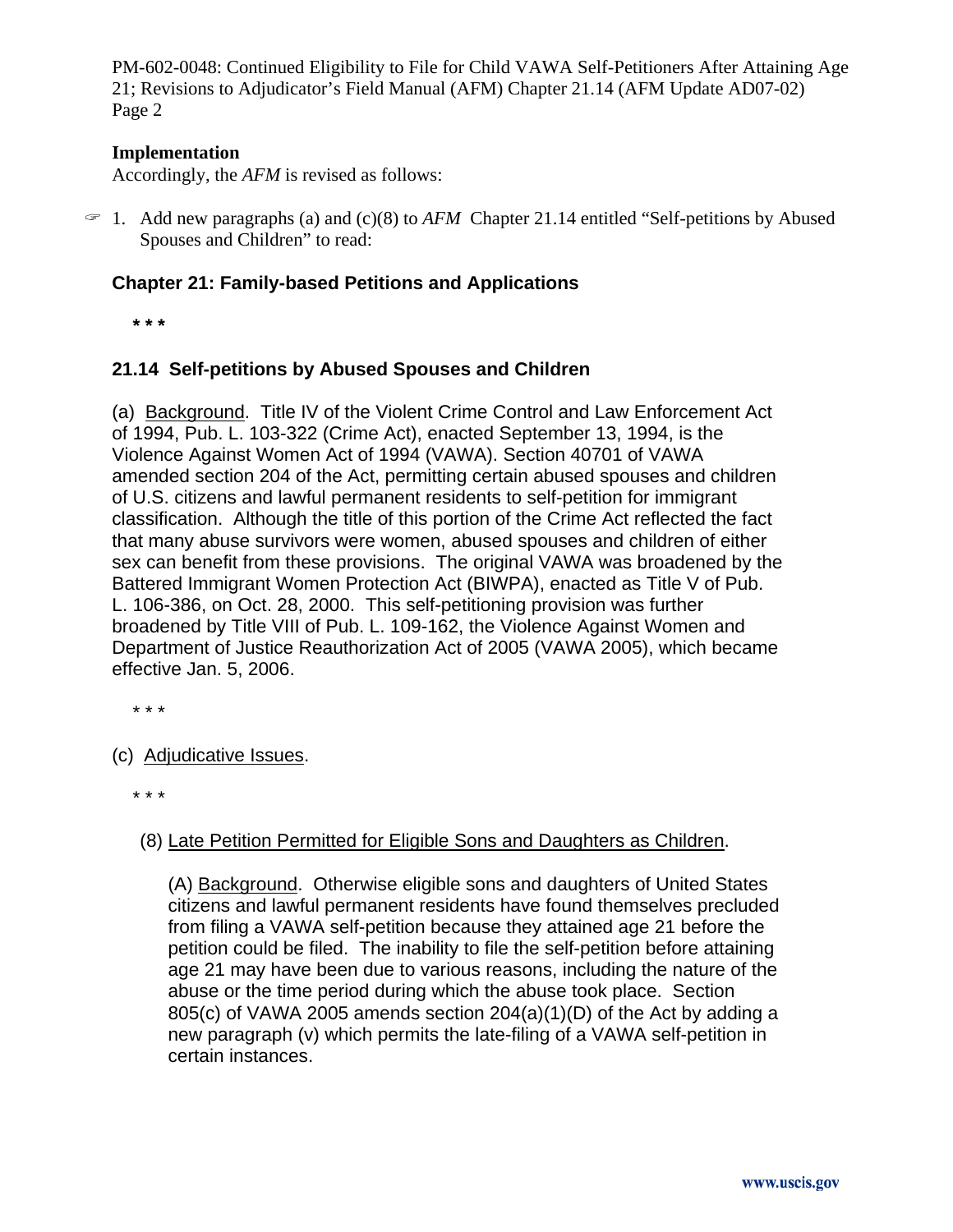## (B) Eligibility Qualifications for Filing Late Petitions.

(i) Self-petitioner Qualified Before Attaining Age 21. The self-petitioner must have been qualified to file the self-petition on the day before the individual attained age 21. This means that all qualifying factors must have been in place on that date. For instance, if the "qualifying" abuse took place only after the individual attained age 21, the individual would not have been qualified to file the self-petition as of the day before he or she attained age 21.

(ii) Qualifying Abuse Must Be One Central Reason for Delay in Filing. Section  $204(a)(1)(D)(v)$  of the Act requires the qualifying abuse to be "one central reason" for the self-petitioner's delay in filing. For these purposes, one central reason is one that is caused by or incident to the battery or extreme cruelty to which the self-petitioner was subjected. The battery or extreme cruelty is not required to be the sole reason for the delay in filing, but to be considered central, the nexus between the battery or extreme cruelty and the filing delay must be more than tangential.

An example of a qualifying reason would be that the abuse took place so near in time to the self-petitioner attaining age 21 that there was insufficient time to timely file. Another example would be that the abuse was so traumatic that the self-petitioner was mentally or physically incapable of filing in a timely manner. Although not limited to the foregoing examples, the abuse must be identifiable as one central reason for the delay. The adjudicating officer will evaluate each claim on a case-by-case basis taking into account the totality of circumstance leading to the delay in filing and the full history of battery or extreme cruelty in the case. The credibility and probative value of the evidence provided by the self-petitioner is a determination left to the discretion of the adjudicating officer.

(iii) Self-petition Must Be Filed Prior to Attaining Age 25. Pursuant to 204(a)(1)(D)(v) of the Act, the self-petitioner over age 21 must file Form I-360 with all accompanying documentation before the selfpetitioner attains age 25.

(iv) Self-petitioner Must Be Unmarried. Paragraph (v) of 204(a)(1)(D) provides for the late-filing of a self-petition that would have otherwise been filed pursuant to 204(a)(1)(A)(iv) or 204(a)(1)(B)(iii) of the Act. Therefore, the adjudication of late-filed self-petitions filed under 204(a)(1)(D)(v) will be treated as though filed under either  $204(a)(1)(A)(iv)$  or  $204(a)(1)(B)(iii)$  of the Act.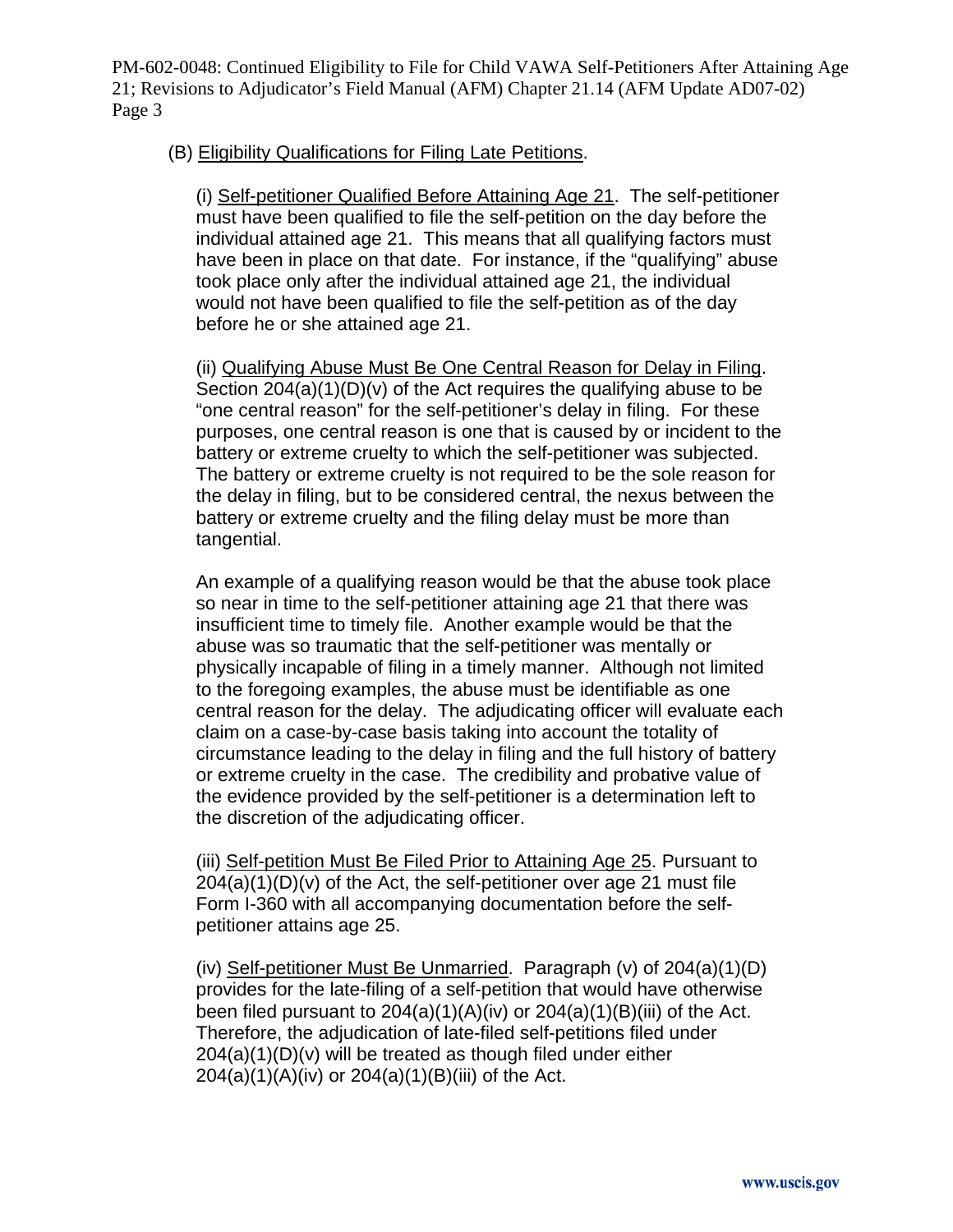> Self-petitioners seeking classification under 204(a)(1)(D)(v) must be unmarried at the time of filing. Accordingly, self-petitioners who were unmarried at the time of filing, but acquire a husband or wife during the pendency of the self-petition, and remain married at the time of the adjudication of the self-petition are ineligible.

(C) Filing Requirements. The late-filing self-petitioner must file a Form I-360, Petition for Amerasian, Widow(er), or Special Immigrant, along with relevant, credible evidence establishing eligibility and that the battering or extreme cruelty was one central reason for the delay in filing.

(D) Consideration of Evidence. The adjudicating officer must consider any credible evidence that establishes the qualifying abuse was one central reason for the delay in filing. The self-petitioner should submit that evidence with the petition. If the evidence is absent from the submission, it may be requested. The self-petitioner may be requested to submit a statement explaining how submitted evidence establishes the required nexus.

(E) Approval. If the self-petitioner will apply for adjustment of status under section 245 of the Act, the approved petition will be retained by USCIS. If the self-petitioner will apply for an immigrant visa abroad, USCIS will forward the self-petition to the Department of State's National Visa Center (8 CFR 204.2(e)(3)(i)).

(F) Denial.

(i) Late-filing After Age 21. The adjudicating officer must deny a selfpetition filed after the self-petitioner attains age 21 and before the selfpetitioner attains age 25 that is not supported by credible evidence establishing the qualifying abuse was one central reason for the delay in filing. The denial should address the insufficiency in the evidence and all other eligibility deficiencies in the record.

(ii) Late-filing and Marital Status. The adjudicating officer must deny a self-petition filed by a married self-petitioner seeking classification under  $204(a)(1)(D)(v)$ . The adjudicating officer must also deny a selfpetition filed by an unmarried self-petitioner seeking classification under 204(a)(1)(D)(v) who, after filing and during the pendency of the self-petition, acquired a husband or wife. However, an unmarried selfpetitioner who sought classification under 204(a)(1)(D)(v), acquired a husband or wife after the filing of the self-petition, but whose marital relationship was legally terminated prior to a final decision by USCIS may remain eligible. Any credible evidence offered to demonstrate the legal termination of such a marriage will be considered.